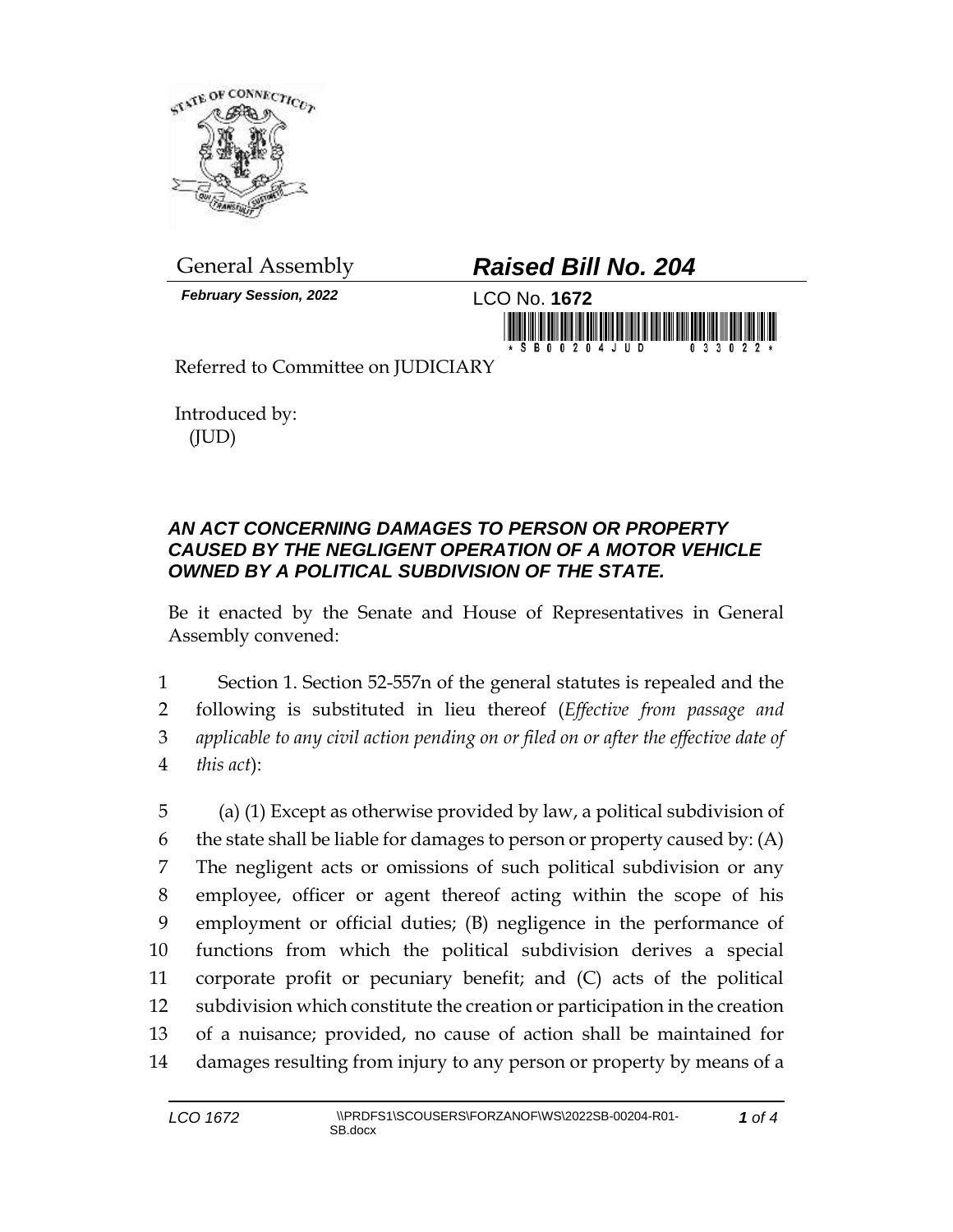defective road or bridge except pursuant to section 13a-149. (2) Except as otherwise provided by law, a political subdivision of the state shall not be liable for damages to person or property caused by: (A) Acts or omissions of any employee, officer or agent which constitute criminal conduct, fraud, actual malice or wilful misconduct; or (B) negligent acts or omissions which require the exercise of judgment or discretion as an official function of the authority expressly or impliedly granted by law. Notwithstanding the provisions of subparagraph (B) of this subdivision, governmental immunity shall not be a defense in a civil action for damages to person or property caused by the negligent operation of a motor vehicle owned by a political subdivision of the state.

 (b) Notwithstanding the provisions of subsection (a) of this section, a political subdivision of the state or any employee, officer or agent acting within the scope of his employment or official duties shall not be liable for damages to person or property resulting from: (1) The condition of natural land or unimproved property; (2) the condition of a reservoir, dam, canal, conduit, drain or similar structure when used by a person in a manner which is not reasonably foreseeable; (3) the temporary condition of a road or bridge which results from weather, if the political subdivision has not received notice and has not had a reasonable opportunity to make the condition safe; (4) the condition of an unpaved road, trail or footpath, the purpose of which is to provide access to a recreational or scenic area, if the political subdivision has not received notice and has not had a reasonable opportunity to make the condition safe; (5) the initiation of a judicial or administrative proceeding, provided that such action is not determined to have been commenced or prosecuted without probable cause or with a malicious intent to vex or trouble, as provided in section 52-568; (6) the act or omission of someone other than an employee, officer or agent of the political subdivision; (7) the issuance, denial, suspension or revocation of, or failure or refusal to issue, deny, suspend or revoke any permit, license, certificate, approval, order or similar authorization, when such authority is a discretionary function by law, unless such issuance, denial, suspension or revocation or such failure or refusal constitutes a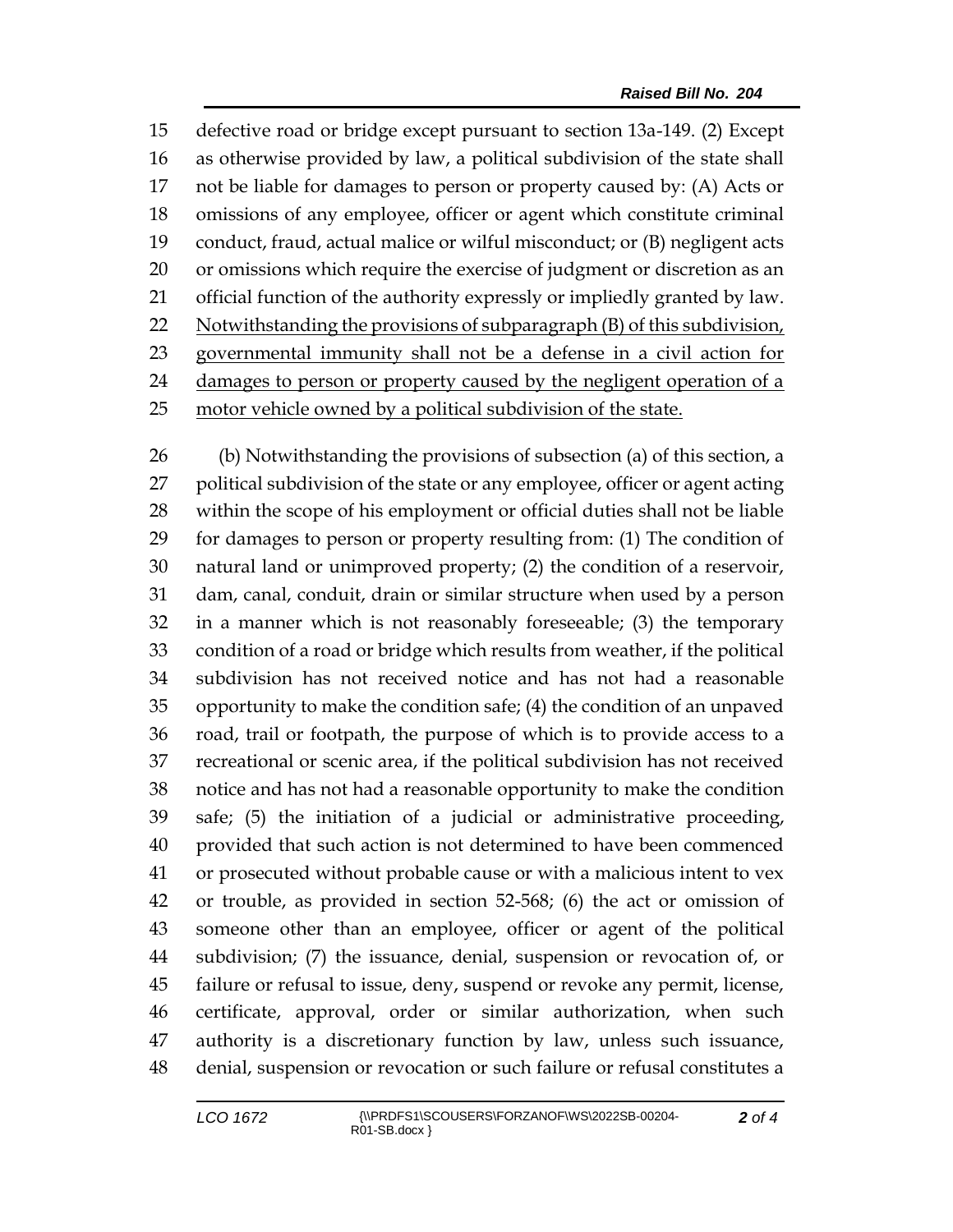reckless disregard for health or safety; (8) failure to make an inspection or making an inadequate or negligent inspection of any property, other than property owned or leased by or leased to such political subdivision, to determine whether the property complies with or violates any law or contains a hazard to health or safety, unless the political subdivision had notice of such a violation of law or such a hazard or unless such failure to inspect or such inadequate or negligent inspection constitutes a reckless disregard for health or safety under all the relevant circumstances; (9) failure to detect or prevent pollution of the environment, including groundwater, watercourses and wells, by individuals or entities other than the political subdivision; or (10) conditions on land sold or transferred to the political subdivision by the state when such conditions existed at the time the land was sold or transferred to the political subdivision.

 (c) Any person who serves as a member of any board, commission, committee or agency of a municipality and who is not compensated for such membership on a salary or prorated equivalent basis, shall not be personally liable for damage or injury occurring on or after October 1, 1992, resulting from any act, error or omission made in the exercise of such person's policy or decision-making responsibilities on such board, commission, committee or agency if such person was acting in good faith, and within the scope of such person's official functions and duties, and was not acting in violation of any state, municipal or professional code of ethics regulating the conduct of such person, or in violation of subsection (a) of section 9-369b or subsection (b) or (c) of section 1-206. The provisions of this subsection shall not apply if such damage or injury was caused by the reckless, wilful or wanton misconduct of such person.

This act shall take effect as follows and shall amend the following sections: